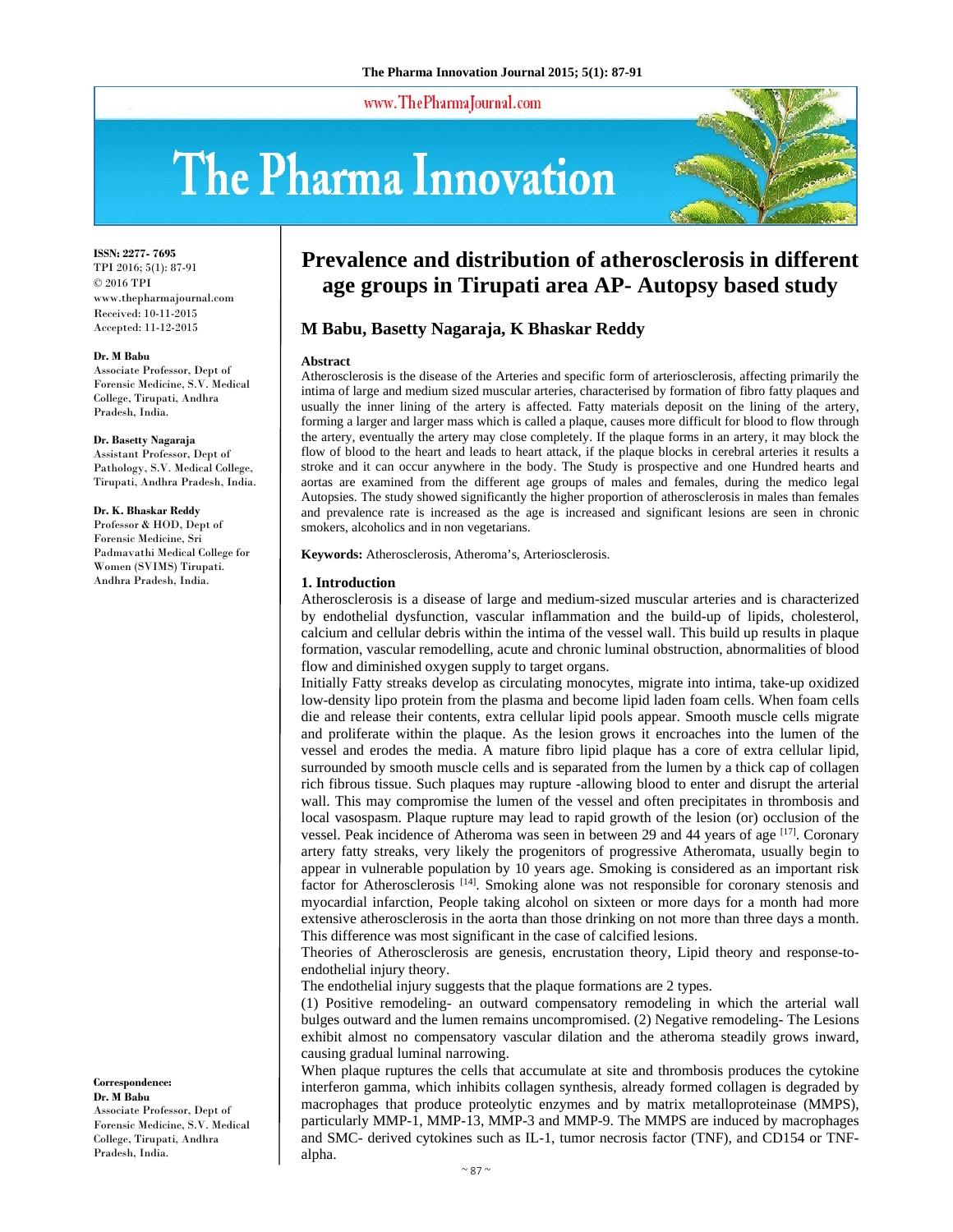Histopathology of atherosclerotic lesions - New concept [15]

- 1. Stary I Lesion: The endothelium surface adhesion molecules E selection and P selection, attracting more polymorphonuclear cells and monocytes in the sub endothelial space.
- 2. Stary II Lesion: Macrophages begin to make up large amounts of LDL (fatty streak).
- 3. Stary III Lesion: As the process continues, macrophages eventually become foam cells.
- 4. Stary IV Lesion: Lipid exudes into the extra cellular space and begins to coalesce to form the lipid core.
- 5. Stary V Lesion: SMCs and fibroblasts move in, forming fibro atheromas with soft inner lipid cores and outer fibrous caps.
- 6. Stary VI Lesion: Rupture of the fibrous cap with resultant thrombosis causes ACS.
- 7. Stary VII and VIII Lesions: As lesions stabilize may become fibro calcific (Stary VII lesion) and ultimately, fibrotic with extensive collagen content (Stary VIII lesion).

#### **2. Material & Methods**

To study the prevalence of Atherosclerosis in autopsy cases, Specimen (heart and aorta) were collected from 100 medico legal autopsies. They were fixed in 10% formalin solution. The aorta was separated from the heart. Sudan stain was poured over the gross lesions and kept for 5-10 minutes. Then they were washed to see the fat staining. Representative sections are given from the areas for histopathological study. The heart was isolated and dissected with enterotome as per standard procedure i.e. in the direction of blood flow. Coronary arteries were dissected transversely by sharp knife as well as longitudinally up to its Ostia, and the morphological lesions were plotted in proforma. Left coronary artery and its branch such as circumflex, right coronary artery are sectioned and studied with histopathological examination. Tissues thus selected were subjected to automatic processing: blocks were

made out of 6-8 microns and stained with hematoxylin, Eosin and Special stains were employed- Elastic stain, Toludine blue, Sudan III stain. The bits are subjected for Histopathology examination. The grossing and automatic processing, block making and reporting was done in the Dept of Pathology, S.V. Medical College, Tirupati.

# **3. Findings**

One hundred cases of random fresh bodies, those which came for post mortem examination during the period of one year are taken for the study. The study is prospective and has included the deceased who have been autopsied in the S.V. Medical College, Mortuary, Tirupati. It has included proximal part of right coronary artery, left coronary artery, circumflex artery, thoracic and abdominal aorta. Based on a grading system that takes into an account both the area of most severe involvement and total extent of intimal involvement.

The gross examination lesions are dissected and subjected for histopathological examination. The results are statistically analysed. The age, sex and disease distribution of patients were evaluated by means of the Chi-square  $(\chi^2)$  and Fisher exact probability tests, both of which compare the proportions of cases falling into various categories in one group with the proportions of cases falling into the same categories in another group. The Chi-square  $(\chi^2)$  test was applied to those groups, which contained more than 40 patients, and Fisher test was employed when smaller groups were involved.

The probability level of significance for these entire statistical test was arbitrarily set as  $P=0.01$ . In the present study it was observed that overall there are 70% males and 30% of females groups are present. Higher proportional of males belonged to higher age groups are compared to that of females. The proportion of atherosclerosis is found to increase with age being lowest in 10-19 years of age group (78.6%) and highest in 60 and above age group were 100%. The results are shown in various tables.

| Age group (years) | <b>Male</b> $(70)(%$ | <b>Female</b> $(30)(%$ | <b>Total (100)</b> | <b>Statistical significance</b> |
|-------------------|----------------------|------------------------|--------------------|---------------------------------|
| $10-19$           | 4(5.7)               | 10(33.3)               | 14(14.0)           |                                 |
| $20-29$           | 14(20.0)             | 4(13.3)                | 18(18.0)           |                                 |
| $30-39$           | 18(25.8)             | 8(26.8)                | 26(26.0)           |                                 |
| $40 - 49$         | 12(17.1)             | 4(13.3)                | 16(16.0)           | $\chi^2$ = 17.31<br>$df=5$      |
| 50-59             | 12(17.1)             | 0(0)                   | 12(12.0)           |                                 |
| $60 \&$ above     | 10(14.3)             | 4(13.3)                | 14 (140)           | $p=0.00395$                     |
| Total             | 70(100.0)            | 30(100.0)              | 100(100.0)         |                                 |
| Mean Age          | $40.67 + 15.22$      | $33.43 + 18.05$        | $38.50 + 16.52$    | T=2.32, $p=0.022$ ; S           |

**Table 1:** Age and Sex distribution their Percentages and Statistical Significance

Table 1: Higher proportion of males belonged to higher age groups compared to that in females. The mean age of male subjects is comparatively higher than females. The age differences by sex are also statistically significant.

**Table 2:** Atherosclerosis changes by selected variables Based on Diet and Risk factors

| S. No. | <b>Variable</b> | <b>Atherosclerosis changes</b> |                |               |                                 |  |  |  |
|--------|-----------------|--------------------------------|----------------|---------------|---------------------------------|--|--|--|
|        |                 | Present $(\% )$                | Absent $(\% )$ | Total $(\% )$ | <b>Statistical significance</b> |  |  |  |
| 1.     | Age group       |                                |                |               |                                 |  |  |  |
|        | $10-19$         | 11(78.6)                       | 3(21.4)        | 14(100.0)     |                                 |  |  |  |
|        | $20-29$         | 15 (83.3)                      | 3(16.7)        | 18(100.0)     |                                 |  |  |  |
|        | $30-39$         | 22(84.6)                       | 4(15.4)        | 26(100.0)     | $\chi^2$ = 6.23                 |  |  |  |
|        | 40-49           | 15(93.8)                       | 1(6.3)         | 16(100.0)     | $df = 5$                        |  |  |  |
|        | 50-59           | 12 (100.0)                     | 0(0.0)         | 12(100.0)     | $p = 0.28$<br><b>NS</b>         |  |  |  |
|        | $60 \&$ Above   | 14 (100.0)                     | 0(6.7)         | 15(100.0)     |                                 |  |  |  |
|        | Total           | 89 (89.0)                      | 11(11.0)       | 100(100.0)    |                                 |  |  |  |
| 2.     |                 | <b>Sex</b>                     |                |               |                                 |  |  |  |
|        | Male            | 67(95.7)                       | 3(4.3)         | 70(100.0)     | $\chi^2 = 8.58$                 |  |  |  |
|        | Female          | 22(73.3)                       | 8(26.7)        | 30(100.0)     | $P=0.0033.S$                    |  |  |  |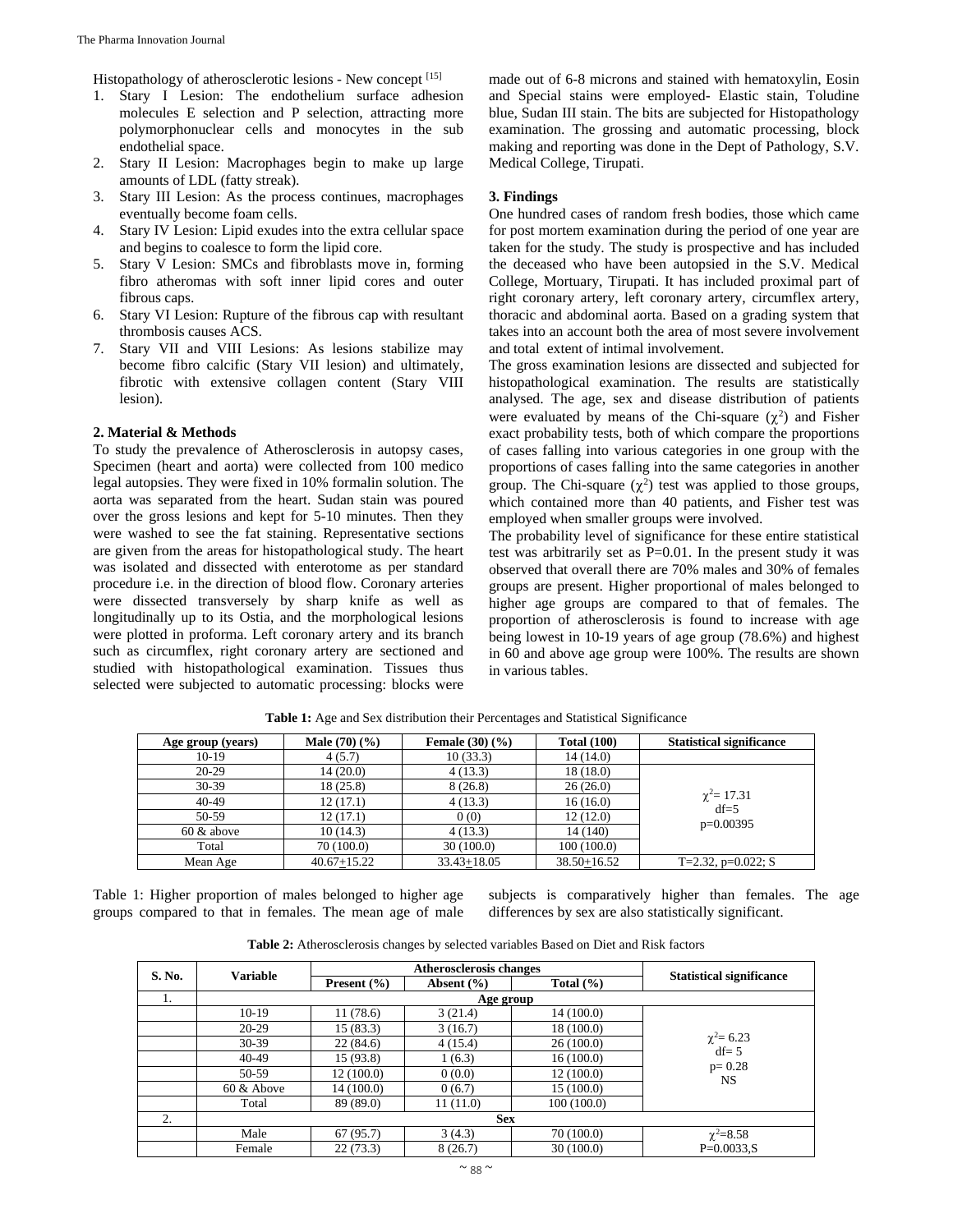| 3. | <b>Diet</b>       |           |          |            |                                  |  |  |  |
|----|-------------------|-----------|----------|------------|----------------------------------|--|--|--|
|    | Vegetarian        | 19(82.6)  | 4(17.4)  | 23(100.0)  | Fisher exact test, $P=0.22$ , NS |  |  |  |
|    | Non-vegetarian    | 70 (90.9) | 7(9.1)   | 77 (100.0) |                                  |  |  |  |
| 4. | <b>Smoking</b>    |           |          |            |                                  |  |  |  |
|    | Yes               | 24(100.0) | 0(0.0)   | 24 (100.0) | Fisher exact test, $p$ value =   |  |  |  |
|    | No                | 65(85.5)  | 11(13.2) | 76(100.0)  | 0.04.S                           |  |  |  |
| 5. | <b>Alcoholism</b> |           |          |            |                                  |  |  |  |
|    | Yes               | 21(100.0) | 0(0.0)   | 21 (100.0) |                                  |  |  |  |
|    | No                | 68 (86.1) | 11(13.9) | 79 (100.0) | Fisher test $p=0.046$ , S        |  |  |  |

Table 2: the proportion of atherosclerosis is found to increase with age, being lowest in 10-19 years age group (78.6%) and highest in 60 & above year's age group (100.0%). The differences were also statistically significant. Significantly

higher proportion of atherosclerosis is found in males than females (95.7% Vs 73.3%), Smokers (100.0%) than nonsmokers (100.00 vs. 85.5) and alcoholics (100.00 Vs 86.1)

| <b>Table 5:</b> Overall Published one enanges by selected variables |                 |                       |                                                        |                                 |  |  |
|---------------------------------------------------------------------|-----------------|-----------------------|--------------------------------------------------------|---------------------------------|--|--|
| S. No.                                                              | <b>Variable</b> | <b>Total Subjects</b> | Mean Level of atherosclerosis in all arteries examined | <b>Statistical Significance</b> |  |  |
| 1.                                                                  |                 |                       | Age Group                                              |                                 |  |  |
|                                                                     | $10-19$         | 14                    | $0.78 + 1.12$                                          |                                 |  |  |
|                                                                     | $20-29$         | 18                    | $1.61 + 1.71$                                          |                                 |  |  |
|                                                                     | $30-39$         | 26                    | 1.99+1.62                                              |                                 |  |  |
|                                                                     | $40-49$         | 16                    | $2.31 + 1.33$                                          | $F=13.57$<br>$P<0.001$ ; S      |  |  |
|                                                                     | 50-59           | 12                    | $3.25 + 2.01$                                          |                                 |  |  |
|                                                                     | > 60            | 14                    | $5.05 + 1.13$                                          |                                 |  |  |
|                                                                     | Total           | 100                   | $2.38 + 1.96$                                          |                                 |  |  |
| 2.                                                                  |                 |                       | <b>Sex</b>                                             |                                 |  |  |
|                                                                     | Male            | 70                    | $2.77 + 1.83$                                          | $t = 3.13$                      |  |  |
|                                                                     | Female          | 30                    | $1.48 + 1.96$                                          | $P=0.00023.S$                   |  |  |

**Table 3:** Overall Atherosclerotic changes by selected variables

Table 3: The degree of overall atherosclerosis in all arteries examined has shown a significant rise with age being lowest in 10-19 years age group (0.78) and highest in 60 & above year's age group (5.05).Significantly higher degree of atherosclerosis is found with male sex (2.77)

| <b>Table 4:</b> Level of Atherosclerosis changes in various arteries examined |  |  |
|-------------------------------------------------------------------------------|--|--|
|                                                                               |  |  |

| Level of athero-sclerosis      | Artery examined & mean level of atherosclerosis |            |                   |    |          |                                 |
|--------------------------------|-------------------------------------------------|------------|-------------------|----|----------|---------------------------------|
|                                | <b>RCA</b>                                      | <b>LCA</b> | <b>Circumflex</b> | TA | AA       | <b>Statistical significance</b> |
|                                | 41                                              | 40         | 55                | 38 | 26       |                                 |
|                                |                                                 |            |                   |    |          |                                 |
|                                | 25                                              | 26         | 18                | 27 | 30       |                                 |
|                                |                                                 |            |                   |    | $\Omega$ | $\chi$ 2= 16.44<br>Df = 12      |
|                                |                                                 |            |                   |    |          | $P=0.0057$ ;                    |
|                                | 21                                              | 16         | 19                | 25 | 34       |                                 |
|                                |                                                 |            |                   |    |          |                                 |
|                                |                                                 |            |                   |    |          |                                 |
|                                |                                                 | h          |                   |    | ◠        |                                 |
| <b>Total Atheros-sclerosis</b> | 59                                              | 60         | 45                | 62 | 74       |                                 |

Table 4: The abdominal aorta is commonly affected by atherosclerosis (74%) compared to other arteries, being lowest in circumflex artery (45.0%). The differences between arteries are also statistically significant.



Fig 1: Aorta shows Atherosclerotic lesions with ulceration.



**Fig 2:** Atherosclerotic Plaque with cholesterol clefts (H&E Stain 10X)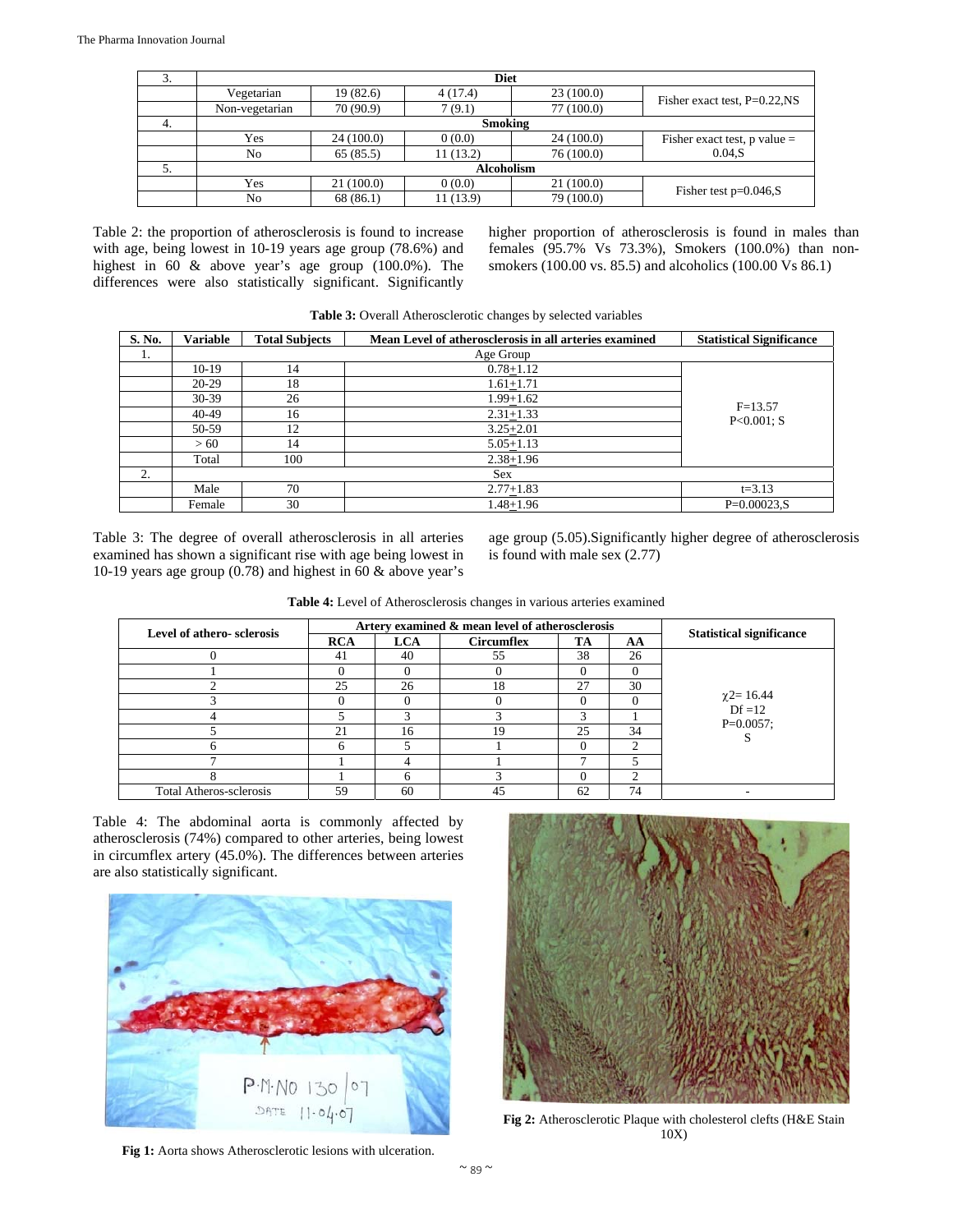# **4. Discussion**

For the study total one hundred samples are collected, out of hundred 70 are males and 30 are females. In addition to age factor, diet and behavioural characters, diseases like hypertension, diabetes are taken into consideration to know the grades of Atherosclerosis. In the study, among females, in 3rd decade 3.3% are having advanced lesions, who had habit of eating beef regularly. But there was significant involvement of Arteries with Atherosclerosis in the males than the females. In 60 and above age group the lesions were almost equal in both sex. As the age advanced the severity of Atherosclerosis increased correlating with the study of Autopsy studies in Atherosclerosis. Higher proportion of males belonged to higher age groups compared to that in females. The mean age of male subjects is comparatively higher than females. The age differences by sex are also statistically significant (Table1). Dr. James and C. Robert <sup>[10]</sup> suggested that Arteriosclerosis increases with age and involves primarily in the larger arteries. The present study correlates with their study.



**Fig 3:** Atherosclerotic plaque with calcification (H&E Stain 10X)

The study by Roberts, Moses Wilkins [10] on men and women the right coronary artery and the anterior descending coronary artery generally contained the most severe coronary atherosclerosis and present study correlates with above study. As age advances, the severity of Atherosclerosis is also increased and this may lead to sudden death if the total artery is involved when the lumen is blocked. In thoracic aorta 100% lesions were seen in both sexes, correlating with Brit, Heart J. study [9] it is suggested that as age advances both the sexes are equally affected by atherosclerosis. As age advances Atheroma's and complicated lesions are present in the middle and older age groups. Significant lesions are seen in those had history of Diabetes mellitus and Hypertension.

Sex has no difference. Both sex were affected by Atherosclerosis from 2nd decade onwards. As the age advances the complicated lesions were seen in the arteries 60 and above age groups in both sexes correlates with the study by Dr. M. K.S. Reddy [11].

The proportion of atherosclerosis is found to increase with age, being lowest in 10-19 years age group (78.6%) and highest in 60 & above year's age group (100.0%). The differences were also statistically significant. Significantly higher proportion of atherosclerosis is found in males than females (95.7% vs 73.3%), Smokers (100.0%) than non-smokers (100.00 vs 85.5) and alcoholics (100.00 vs 86.1) (Table 2)

The degree of overall atherosclerosis in all arteries examined has shown a significant rise with age being lowest in 10-19

years age group (0.78) and highest in 60& above year's age group (5.05). Significantly higher degree of atherosclerosis is found with male sex (2.77) (Table 3). The abdominal aorta is commonly affected by atherosclerosis (74%) compared to other arteries, being lowest in circumflex artery (45.0%). The differences between arteries are also statistically significant. (Table 4). In the present study positive lesions are seen at the age 14 in the females and at the age 18 in the males. As age advanced there was gradual raise of Atherosclerotic lesions. 60 and above age group had advanced complicated lesions in the present study. The study correlates with Dr. Sahoo's Study [8]. In addition, the males and the females are equally affected by atherosclerosis when the age advanced. The Males and the females more or less were affected below 50 years of age group and females were not exempted from Atherosclerosis. But there was significant involvement of Arteries with Atherosclerosis in the males than the females. Before the conclusion there is still a need for autopsy studies in the Investigation of risk factors and atherosclerotic lesions. The study comprises only one hundred cases, it reveals that much of the prevalence rate of atherosclerosis in this region. It may be taken as a sample study for further research work.

#### **5. Recommendations**

Lifestyle change Modification, adequate exercise, eating a diet rich in fruits and vegetables and low in saturated fat, weight loss if obese. Diabetes, high blood pressure, abnormal cholesterol, obesity, elevated homocysteine and elevated risk of blood clots should be under control and periodical health checkups are recommended.

# **6. References**

- 1. Albrect Von Heller Quoten from Harrison's principles of internal medicine VI edition, Chap. 275, A Blackiston Publication, 1755, 1241.
- 2. Aldersberg D, Schaefer LE. Am. J Med. (Interplay of heredity and environment in Atherosclerosis). 1959; 26:1
- 3. Atherosclerosis Forum- Internet Edition, File://G:\New Folder\Ahterosclerosis.
- 4. Aschoff, A. Uber Entwicklung- Wach stums and Attersvorgange van den Getassen von Muskuleram and Klastic\schem Typ. Jena. Guston. Fischer, 1909.
- 5. Auerbach O, Hammond EC, Garfinkel L. Smoking in relation to Atherosclerosis of the coronary arteries: L New Eng. J Med. 1965; 273:775-779.
- 6. Avtandilov GG. Dynamics of Atherosclerotic process in man. Moscow, Medicine, 1970.
- 7. Davidson, Principles and practice of Medicine-  $17<sup>th</sup>$ Edition, 1995, 245-247.
- 8. Dr. PC Sahoo. Age factor in Casuation of Atherosclerosis in the population of Southern Orissa. Journal of Indian Academy of Forensic Medicine, 2000; XXII(1)2:6-8.
- 9. Incidence of atherosclerotic lesions at Madras, South India, Brit, Heart Internet, 1967; 3:29-33.
- 10. James Roberts C, Robert Willking H, Campbell Moses. Learn and Live, Autopsy studies in Atherosclerosis II – Distribution and severity of Atherosclerosis catastrope-Circulation- Journal of American Heart Association. 1959; 20:520-526.
- 11. Kumara Swamy Reddy M. A study on incidence of Atherosclerosis in Tirupati Area, 1979.
- 12. Padmavathi S. Incidence of coronary artery disease in Delhi from Medico-legal autopsies. Ind. Jour. Me. Res. 1969; 57(3):465.